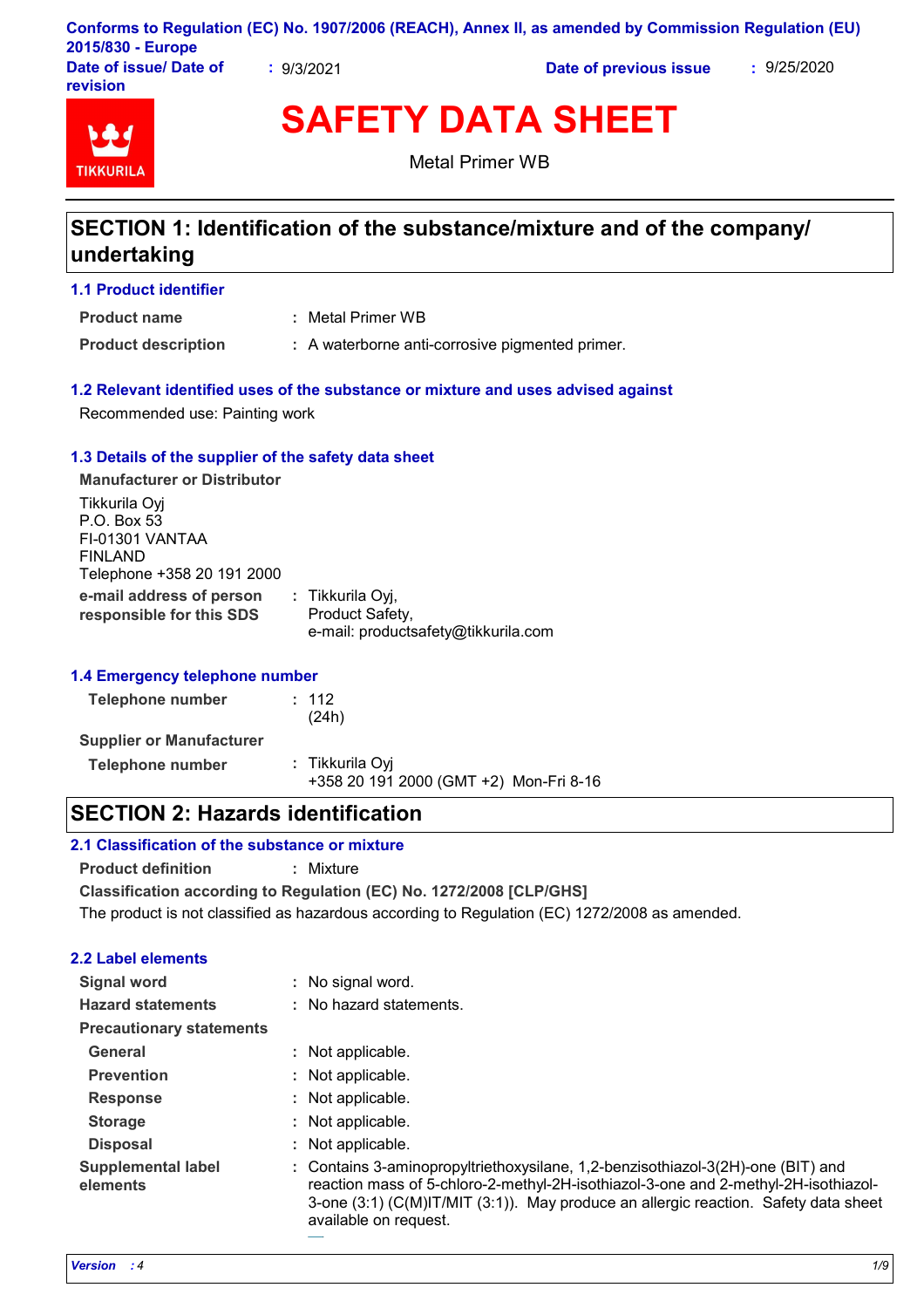*Date of issue/Date of revision 03.09.2021 Date of previous issue 25.09.2020. Metal Primer WB*

Warning! Hazardous respirable droplets may be formed when sprayed. Do not breathe spray or mist.

#### **Treated articles**

This product contains a biocidal product for the preservation of the product during storage. Contains C(M)IT/MIT (3:1) . Wear protective gloves.

#### **2.3 Other hazards**

**Other hazards which do : not result in classification** : None known.

## **SECTION 3: Composition/information on ingredients**

|                                                                                                                              |                                                                                    |               | <b>Classification</b>                                                                                                                                                                                                 |              |
|------------------------------------------------------------------------------------------------------------------------------|------------------------------------------------------------------------------------|---------------|-----------------------------------------------------------------------------------------------------------------------------------------------------------------------------------------------------------------------|--------------|
| <b>Product/ingredient</b><br>name                                                                                            | <b>Identifiers</b>                                                                 | $\frac{9}{6}$ | <b>Regulation (EC) No.</b><br>1272/2008 [CLP]                                                                                                                                                                         | <b>Notes</b> |
| 2 2-butoxyethoxy) ethanol                                                                                                    | REACH #: 01-2119475104-44<br>EC: 203-961-6<br>CAS: 112-34-5<br>Index: 603-096-00-8 | $\leq$ 3      | Eye Irrit. 2, H319                                                                                                                                                                                                    |              |
| 3-aminopropyltriethoxysilane                                                                                                 | REACH #: 01-2119480479-24<br>EC: 213-048-4<br>CAS: 919-30-2<br>Index: 612-108-00-0 | $≤0.3$        | Acute Tox. 4, H302<br>Skin Corr. 1B, H314<br>Eye Dam. 1, H318<br>Skin Sens. 1B, H317                                                                                                                                  |              |
| 1,2-benzisothiazol-3(2H)-one (BIT)                                                                                           | EC: 220-120-9<br>CAS: 2634-33-5                                                    | < 0.05        | Acute Tox. 4, H302<br>Skin Irrit. 2, H315<br>Eye Dam. 1, H318<br>Skin Sens. 1, H317<br>Aquatic Acute 1, H400 (M=1)<br>Aquatic Chronic 2, H411                                                                         |              |
| reaction mass of 5-chloro-2-methyl-<br>2H-isothiazol-3-one and 2-methyl-<br>2H-isothiazol-3-one (3:1) (C(M)IT/<br>MIT (3:1)) | CAS: 55965-84-9<br>Index: 613-167-00-5                                             | < 0.0015      | Acute Tox. 3, H301<br>Acute Tox. 2, H310<br>Acute Tox. 2, H330<br>Skin Corr. 1C, H314<br>Eye Dam. 1, H318<br>Skin Sens. 1A, H317<br>Aquatic Acute 1, H400 (M=100)<br>Aquatic Chronic 1, H410 (M=100)<br><b>EUH071</b> |              |
|                                                                                                                              |                                                                                    |               | See Section 16 for the full<br>text of the H statements<br>declared above.                                                                                                                                            |              |

There are no additional ingredients present which, within the current knowledge of the supplier, are classified and contribute to the classification of the substance and hence require reporting in this section.

There are no additional ingredients present which, within the current knowledge of the supplier and in the concentrations applicable, are classified as hazardous to health or the environment, are PBTs or vPvBs or have been assigned a workplace exposure limit and hence require reporting in this section.

Occupational exposure limits, if available, are listed in Section 8.

Notes, if applicable, refer to Notes given in Annex VI of 1272/2008/EC.

### **SECTION 4: First aid measures**

| <b>4.1 Description of first aid measures</b> |                                                                                                                                                                      |
|----------------------------------------------|----------------------------------------------------------------------------------------------------------------------------------------------------------------------|
| General                                      | : In all cases of doubt, or when symptoms persist, seek medical attention. Show this<br>safety data sheet or label to the doctor if possible.                        |
| Eye contact                                  | : Check for and remove any contact lenses. Immediately flush eyes with plenty of<br>lukewarm water, keeping eyelids open. Continue to rinse for at least 15 minutes. |
| <b>Inhalation</b>                            | : Remove to fresh air.                                                                                                                                               |
| <b>Skin contact</b>                          | : Wash skin thoroughly with soap and water or use recognized skin cleanser. Do<br>NOT use solvents or thinners.                                                      |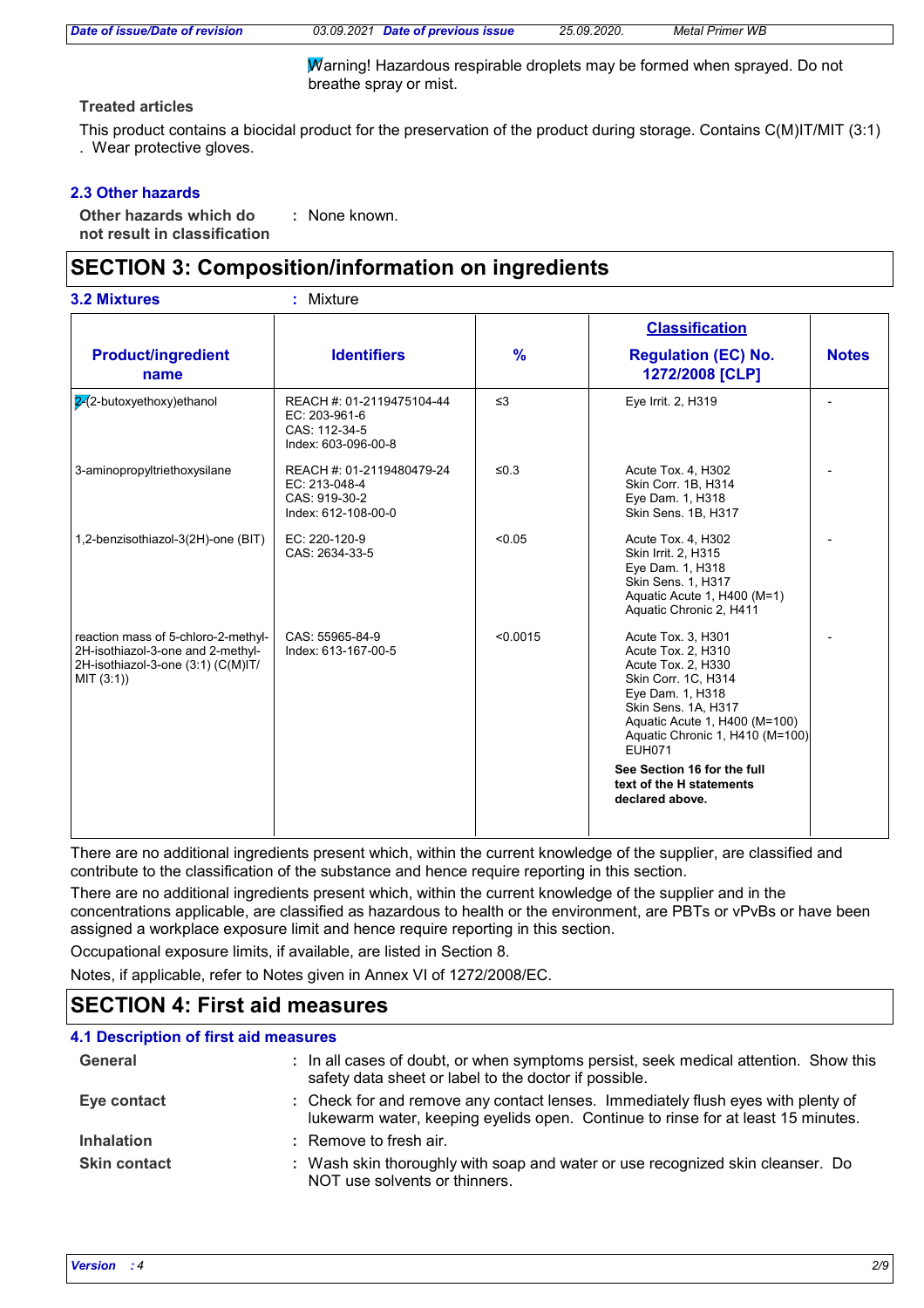| Date of issue/Date of revision | 03.09.2021 Date of previous issue                                                                                                                                                                    | 25.09.2020. | <b>Metal Primer WB</b> |
|--------------------------------|------------------------------------------------------------------------------------------------------------------------------------------------------------------------------------------------------|-------------|------------------------|
| Ingestion                      | : If accidentally swallowed rinse the mouth with plenty of water (only if the person is<br>conscious). If significant amounts have been swallowed or if symptoms persist,<br>seek medical attention. |             |                        |

#### **4.2 Most important symptoms and effects, both acute and delayed**

See Section 11 for more detailed information on health effects and symptoms. Contains:

1,2-benzisothiazol-3(2H)-one (BIT)

reaction mass of 5-chloro-2-methyl-2H-isothiazol-3-one and 2-methyl-2H-isothiazol-3-one (3:1) (C(M)IT/MIT (3:1)) May produce an allergic reaction.

#### **4.3 Indication of any immediate medical attention and special treatment needed**

None.

## **SECTION 5: Firefighting measures**

| 5.1 Extinguishing media                  |                                                                                                                                                        |
|------------------------------------------|--------------------------------------------------------------------------------------------------------------------------------------------------------|
| Suitable extinguishing<br>media          | : Use an extinguishing agent suitable for the surrounding fire. Recommended:<br>Alcohol resistant foam, CO <sub>2</sub> , powders or water spray/mist. |
| Unsuitable extinguishing<br>media        | : Do not use a direct water jet that could spread the fire.                                                                                            |
|                                          | 5.2 Special hazards arising from the substance or mixture                                                                                              |
| Hazards from the<br>substance or mixture | : This product is not classified as flammable. Fire will produce dense black smoke.<br>Exposure to decomposition products may cause a health hazard.   |
| <b>Hazardous combustion</b>              | When exposed to high temperatures, hazardous decomposition products may be                                                                             |

#### **5.3 Advice for firefighters**

**products**

| <b>Special protective actions</b><br>for fire-fighters   | Use water spray to keep fire-exposed containers cool. Do not release runoff from<br>fire to drains or watercourses. |
|----------------------------------------------------------|---------------------------------------------------------------------------------------------------------------------|
| <b>Special protective</b><br>equipment for fire-fighters | : Appropriate breathing apparatus may be required.                                                                  |

produced, such as carbon monoxide and dioxide, smoke, oxides of nitrogen etc.

## **SECTION 6: Accidental release measures**

| <b>6.1 Personal precautions,</b><br>protective equipment and<br>emergency procedures | : Refer to protective measures listed in sections 7 and 8.                                                                                                                                                                                                               |
|--------------------------------------------------------------------------------------|--------------------------------------------------------------------------------------------------------------------------------------------------------------------------------------------------------------------------------------------------------------------------|
| <b>6.2 Environmental</b><br>precautions                                              | : Do not allow to enter drains, water courses or soil.                                                                                                                                                                                                                   |
| 6.3 Methods and materials<br>for containment and<br>cleaning up                      | : Contain and collect spillage with non-combustible, absorbent material e.g. sand,<br>earth, vermiculite or diatomaceous earth and place in container for disposal<br>according to local regulations. Preferably clean with water or detergent. Avoid using<br>solvents. |
| <b>6.4 Reference to other</b><br><b>sections</b>                                     | : See Section 1 for emergency contact information.<br>See Section 13 for additional waste treatment information.                                                                                                                                                         |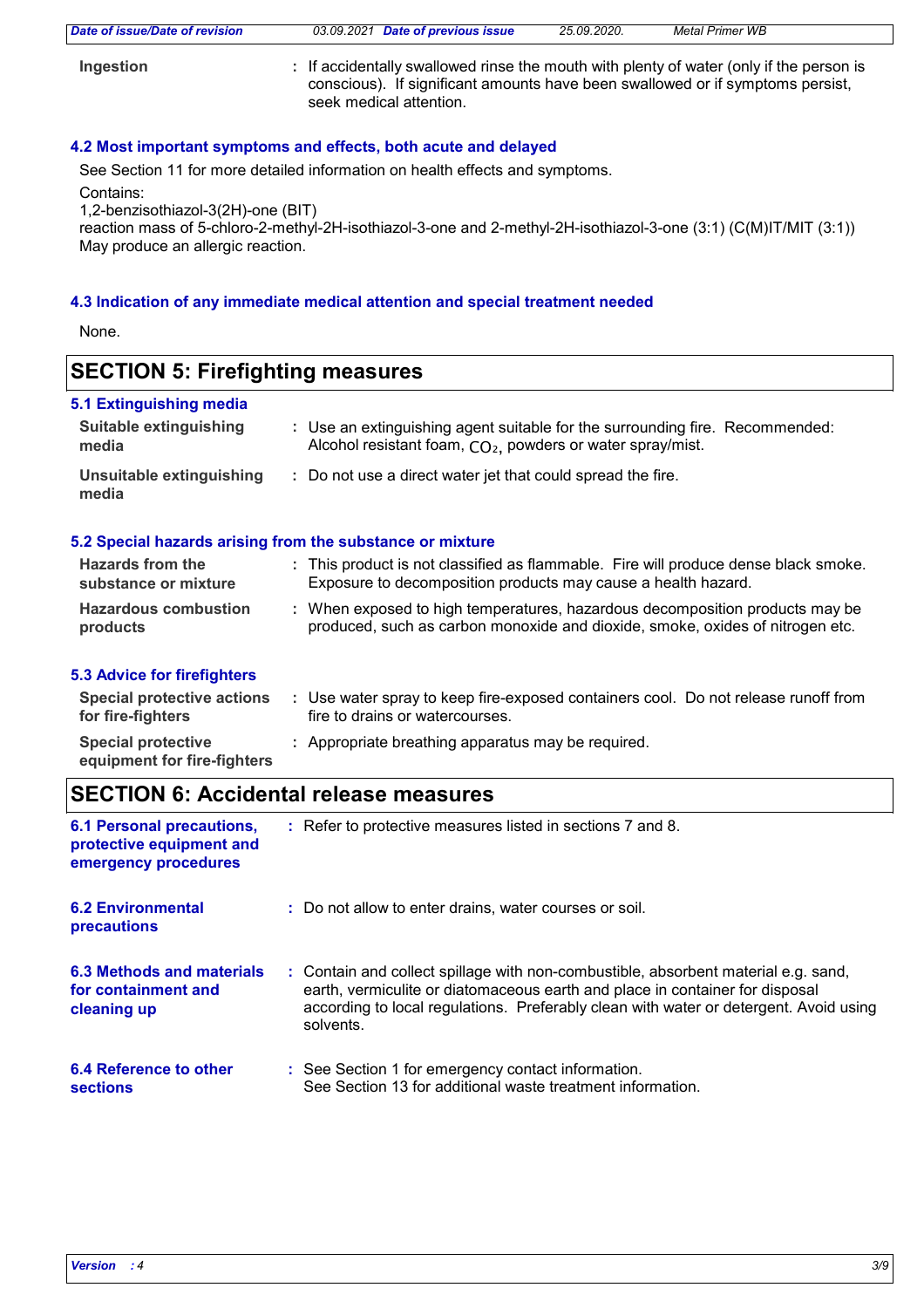*Date of issue/Date of revision 03.09.2021 Date of previous issue 25.09.2020. Metal Primer WB*

# **SECTION 7: Handling and storage**

| <b>7.1 Precautions for safe</b><br>handling                                   | : Skin contact with the product and exposure to spray mist and vapor should be<br>avoided. Avoid contact with skin and eyes. Avoid inhalation of dust from sanding.<br>See Section 8 for information on appropriate personal protective equipment. Eating,<br>drinking and smoking should be prohibited in areas where this material is handled<br>and stored. Wash hands before breaks and immediately after handling the product.          |
|-------------------------------------------------------------------------------|----------------------------------------------------------------------------------------------------------------------------------------------------------------------------------------------------------------------------------------------------------------------------------------------------------------------------------------------------------------------------------------------------------------------------------------------|
| 7.2 Conditions for safe<br>storage, including any<br><b>incompatibilities</b> | : Store away from direct sunlight in a dry, cool and well-ventilated area, away from<br>incompatible materials (see Section 10). Keep container tightly closed. Containers<br>that have been opened must be carefully resealed and kept upright to prevent<br>leakage. Do not store in unlabeled containers. Recommended storage temperature<br>is $+5^{\circ}$ C +25°C. Do not allow to freeze. Store in accordance with local regulations. |
| 7.3 Specific end use(s)                                                       | : None.                                                                                                                                                                                                                                                                                                                                                                                                                                      |

## **SECTION 8: Exposure controls/personal protection**

#### **8.1 Control parameters**

#### **Occupational exposure limits**

| <b>Product/ingredient name</b>      | <b>Exposure limit values</b>                                                                                                                                                                                                         |
|-------------------------------------|--------------------------------------------------------------------------------------------------------------------------------------------------------------------------------------------------------------------------------------|
| $\sqrt{2}$ (2-butoxyethoxy) ethanol | EU OEL (Europe, 10/2019). Notes: list of indicative<br>occupational exposure limit values<br>TWA: $67.5$ mg/m <sup>3</sup> 8 hours.<br>TWA: 10 ppm 8 hours.<br>STEL: 101.2 mg/m <sup>3</sup> 15 minutes.<br>STEL: 15 ppm 15 minutes. |

**Recommended monitoring procedures** : If this product contains ingredients with exposure limits, personal, workplace atmosphere or biological monitoring may be required to determine the effectiveness of the ventilation or other control measures and/or the necessity to use respiratory protective equipment.

#### **DNELs/DMELs**

No DNELs/DMELs available.

**PNECs**

No PNECs available.

#### **8.2 Exposure controls**

#### **Appropriate engineering controls**

Provide adequate ventilation. Comply with the health and safety at work laws.

#### **Individual protection measures**

| <b>Eye/face protection</b>    | : Safety eyewear should be used when there is a likelihood of exposure. Use safety<br>eyewear (EN166), especially during spray-application.                                                                                                                                                                                                                                                |
|-------------------------------|--------------------------------------------------------------------------------------------------------------------------------------------------------------------------------------------------------------------------------------------------------------------------------------------------------------------------------------------------------------------------------------------|
| <b>Hand protection</b>        | : Wear protective gloves. Gloves should be replaced regularly and if there is any<br>sign of damage to the glove material. The instructions and information provided by<br>the glove manufacturer on use, storage, maintenance and replacement must be<br>followed.<br>Recommended glove material (EN374):<br>> 8 hours (breakthrough time): nitrile rubber<br>Not recommended: PVA gloves |
| <b>Skin protection</b>        | : Wear appropriate personal protective clothing to prevent skin contact.                                                                                                                                                                                                                                                                                                                   |
| <b>Respiratory protection</b> | : If ventilation during spray-application is inadequate, use respirators with<br>combination filter AP, gas/dust filter (EN405:2001). Wear a respirator with type P2<br>filter during sanding (EN149:2001). Be sure to use an approved/certified respirator<br>or equivalent. Check that mask fits tightly and change filter regularly.                                                    |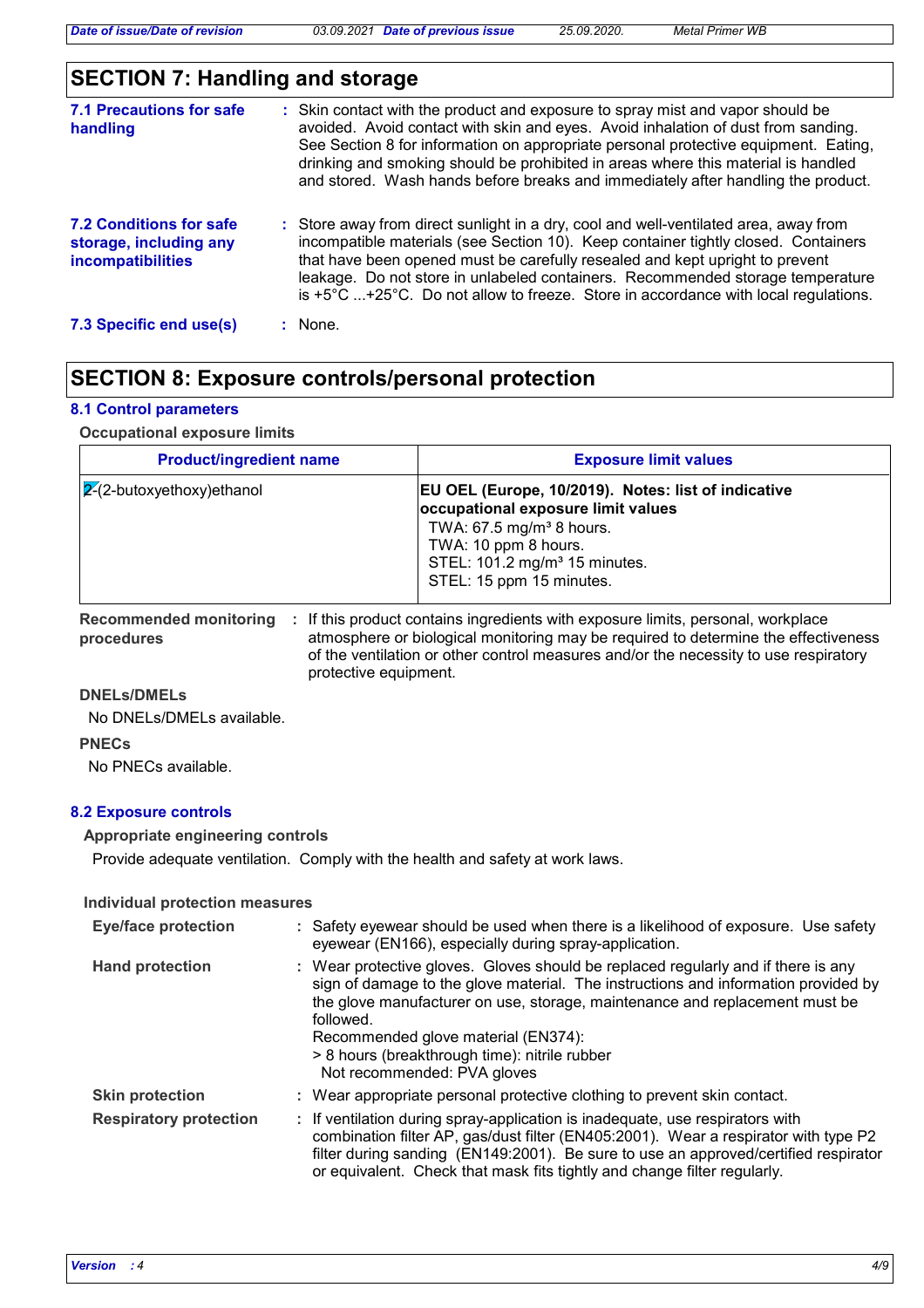## **SECTION 9: Physical and chemical properties**

## **9.1 Information on basic physical and chemical properties**

| <b>Appearance</b>                                      |                                                          |
|--------------------------------------------------------|----------------------------------------------------------|
| <b>Physical state</b>                                  | : Liquid.                                                |
| Color                                                  | Various                                                  |
| Odor                                                   | : Mild.                                                  |
| Odor threshold                                         | : Not relevant for the hazard assessment of the product. |
| pH                                                     | Not relevant for the hazard assessment of the product.   |
| <b>Melting point/freezing point</b>                    | $: 0^{\circ}$ C (water)                                  |
| Initial boiling point and<br>boiling range             | $: 100^{\circ}$ C (water)                                |
| <b>Flash point</b>                                     | : $>100 °C$                                              |
| <b>Evaporation rate</b>                                | : Not relevant due to the nature of the product.         |
| <b>Flammability (solid, gas)</b>                       | : Not applicable. Product is a liquid.                   |
| <b>Upper/lower flammability or</b><br>explosive limits | : No flammable ingredients present.                      |
| Vapor pressure                                         | : 3.2 kPa [room temperature] (water)                     |
| Vapor density                                          | : Not relevant for the hazard assessment of the product. |
| <b>Density</b>                                         | $1.23$ g/cm <sup>3</sup>                                 |
| Solubility(ies)                                        | Miscible in water.                                       |
| Partition coefficient: n-octanol/:<br>water            | Mot applicable.                                          |
| <b>Auto-ignition temperature</b>                       | : Not relevant due to the nature of the product.         |
| <b>Decomposition temperature</b>                       | : Not relevant for the hazard assessment of the product. |
| <b>Viscosity</b>                                       | : Not relevant for the hazard assessment of the product. |
| <b>Explosive properties</b>                            | : No explosive ingredients present.                      |
| <b>Oxidizing properties</b>                            | : No oxidizing ingredients present.                      |
| <b>Particle characteristics</b>                        |                                                          |
| <b>Median particle size</b>                            | <b>Not applicable.</b>                                   |

## **9.2 Other information**

No additional information.

# **SECTION 10: Stability and reactivity**

| <b>10.1 Reactivity</b>                          | $:$ See Section 10.5.                                                                                                                                         |
|-------------------------------------------------|---------------------------------------------------------------------------------------------------------------------------------------------------------------|
| <b>10.2 Chemical stability</b>                  | : Stable under recommended storage and handling conditions (see Section 7).                                                                                   |
| 10.3 Possibility of<br>hazardous reactions      | : Under normal conditions of storage and use, hazardous reactions will not occur.                                                                             |
| <b>10.4 Conditions to avoid</b>                 | : Avoid extreme heat and freezing.                                                                                                                            |
| 10.5 Incompatible materials                     | : Keep away from the following materials to prevent strong exothermic reactions:<br>oxidizing agents<br>strong acids<br>strong alkalis                        |
| <b>10.6 Hazardous</b><br>decomposition products | : When exposed to high temperatures, hazardous decomposition products may be<br>produced, such as carbon monoxide and dioxide, smoke, oxides of nitrogen etc. |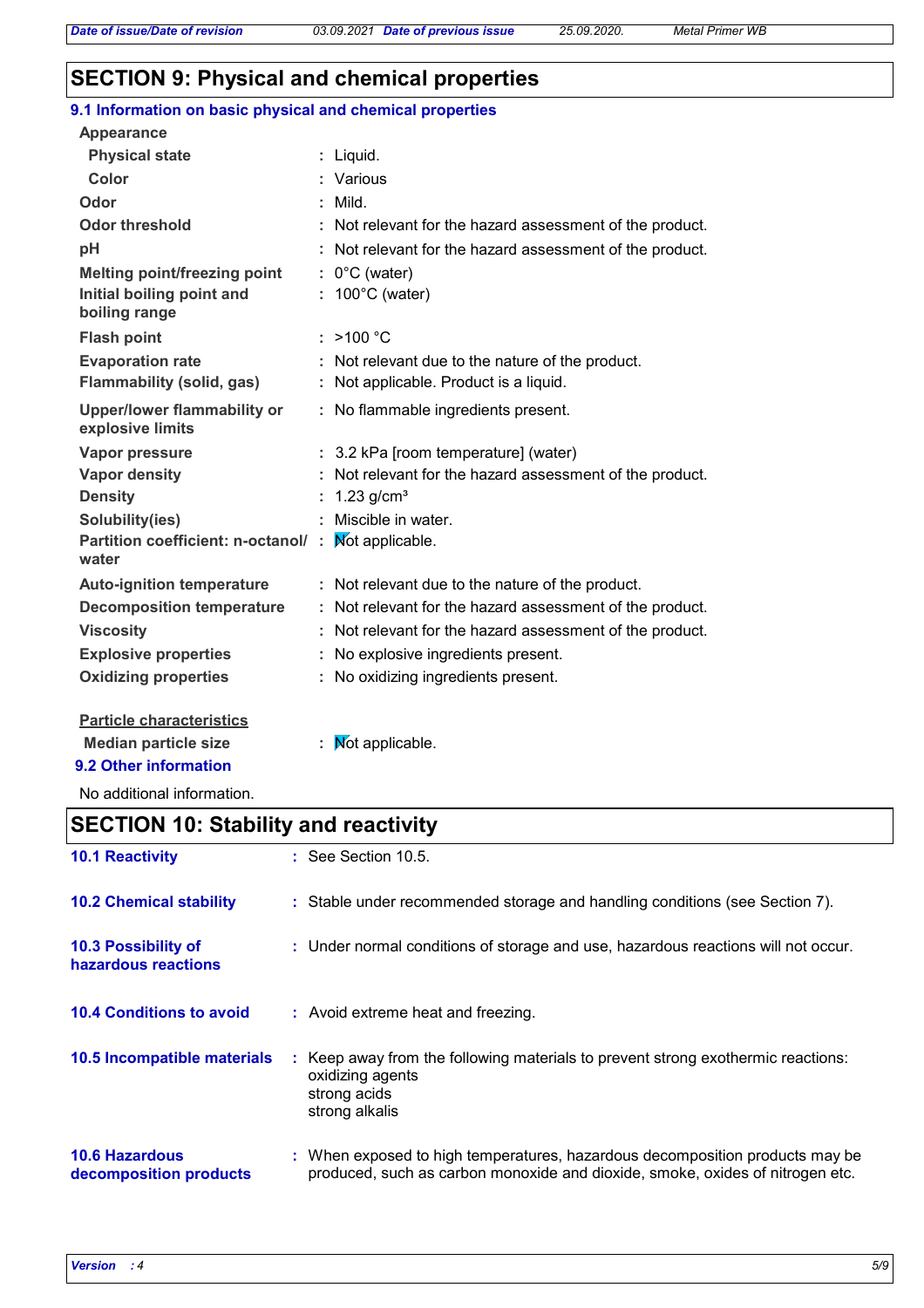## **SECTION 11: Toxicological information**

#### **11.1 Information on toxicological effects**

There is no testdata available on the product itself.

The product is not classified as hazardous according to Regulation (EC) 1272/2008 as amended.

Long term exposure to spray mist may produce respiratory tract irritation. Prolonged or repeated contact can defat the skin and lead to irritation, cracking and/or dermatitis.

#### **Acute toxicity**

| <b>Product/ingredient name</b>                                                                                              | <b>Result</b> | <b>Species</b> | <b>Dose</b> | <b>Exposure</b> |
|-----------------------------------------------------------------------------------------------------------------------------|---------------|----------------|-------------|-----------------|
| 3-aminopropyltriethoxysilane LD50 Oral                                                                                      |               | Rat            | $1.57$ g/kg |                 |
| Not classified.                                                                                                             |               |                |             |                 |
| <b>Irritation/Corrosion</b>                                                                                                 |               |                |             |                 |
| Not classified.                                                                                                             |               |                |             |                 |
| <b>Sensitization</b>                                                                                                        |               |                |             |                 |
| <b>Not classified.</b><br>The product contains sensitizing substances mentioned in sections 2 and 3.<br><b>Mutagenicity</b> |               |                |             |                 |
| Not classified.                                                                                                             |               |                |             |                 |
| Carcinogenicity                                                                                                             |               |                |             |                 |
| Not classified.                                                                                                             |               |                |             |                 |
| <b>Reproductive toxicity</b>                                                                                                |               |                |             |                 |
| Not classified.                                                                                                             |               |                |             |                 |
| <b>Teratogenicity</b>                                                                                                       |               |                |             |                 |
| Not classified.                                                                                                             |               |                |             |                 |
| Specific target organ toxicity (single exposure)                                                                            |               |                |             |                 |
| Not classified.                                                                                                             |               |                |             |                 |
| Specific target organ toxicity (repeated exposure)                                                                          |               |                |             |                 |
| Not classified.                                                                                                             |               |                |             |                 |
| <b>Aspiration hazard</b>                                                                                                    |               |                |             |                 |
|                                                                                                                             |               |                |             |                 |

Not classified.

## **SECTION 12: Ecological information**

Ecological testing has not been conducted on this product. Do not allow to enter drains, water courses or soil.

The product is not classified as environmentally hazardous according to Regulation (EC) 1272/2008.

#### **12.1 Toxicity**

| <b>Product/ingredient name</b>               | <b>Result</b>        | <b>Species</b>               | <b>Exposure</b> |
|----------------------------------------------|----------------------|------------------------------|-----------------|
| $ \chi$ 2-benzisothiazol-3(2H)-<br>one (BIT) | Acute EC50 0.36 mg/l | Algae - Skeletonema costatum | 72 hours        |
|                                              | Acute LC50 0.74 mg/l | Fish                         | 96 hours        |

#### **12.2 Persistence and degradability**

| <b>Product/ingredient name</b> | Test | Result         | <b>Dose</b> | <b>Inoculum</b> |  |
|--------------------------------|------|----------------|-------------|-----------------|--|
| $2-(2$ -butoxyethoxy) ethanol  |      | 92 % - 28 days |             |                 |  |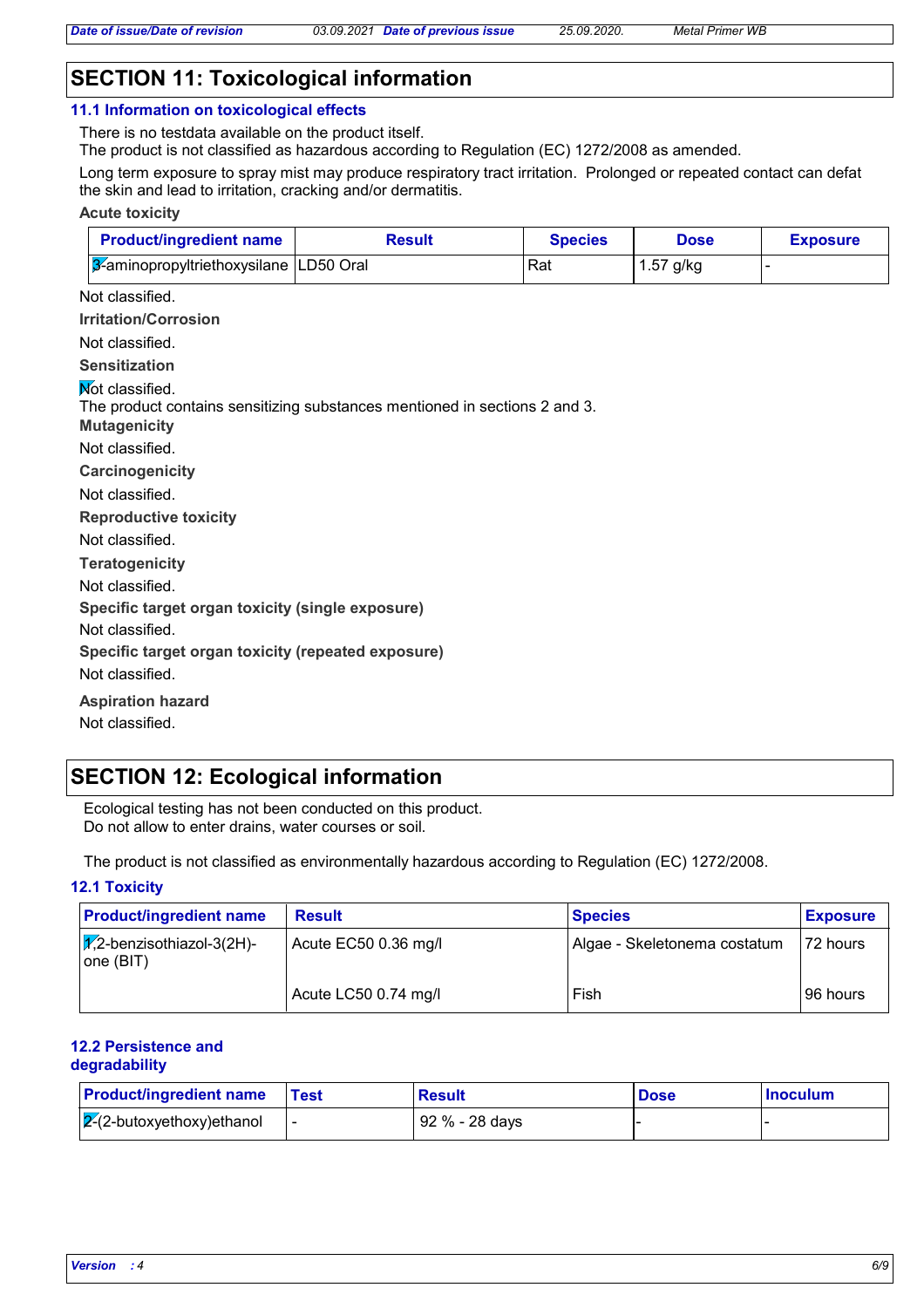|  | Date of issue/Date of revision |  | 03.09.2021 Date of previous issue | 25.09.2020. | <b>Metal Primer WB</b> |
|--|--------------------------------|--|-----------------------------------|-------------|------------------------|
|--|--------------------------------|--|-----------------------------------|-------------|------------------------|

| <b>Product/ingredient name</b>                                                                                                              | <b>Aquatic half-life</b> | <b>Photolysis</b> | <b>Biodegradability</b> |
|---------------------------------------------------------------------------------------------------------------------------------------------|--------------------------|-------------------|-------------------------|
| <b>Feaction mass of 5-chloro-</b><br>2-methyl-2H-isothiazol-<br>3-one and 2-methyl-2H-<br>isothiazol-3-one $(3:1)$ $(C(M))$<br>IT/MIT (3:1) |                          |                   | Readily                 |
| 2-(2-butoxyethoxy)ethanol                                                                                                                   |                          |                   | Readily                 |

#### **12.3 Bioaccumulative potential**

| <b>Product/ingredient name</b>               | $\mathsf{LogP}_\mathsf{ow}$ | <b>Bioconcentration factor</b><br><b>IBCF1</b> | <b>Potential</b> |
|----------------------------------------------|-----------------------------|------------------------------------------------|------------------|
| $\sqrt{3}$ -aminopropyltriethoxysilane   1.7 |                             | 3.4                                            | low              |
| $2-(2-butoxyethoxy)ethanol$                  |                             | <3                                             | low              |

#### **12.4 Mobility in soil**

| Soil/water partition   | : Not available. |
|------------------------|------------------|
| coefficient $(K_{oc})$ |                  |
| <b>Mobility</b>        | : Not available. |

#### **12.5 Results of PBT and vPvB assessment**

This mixture does not contain any substances that are assessed to be a PBT or a vPvB.

| 12.6 Other adverse effects |  | : Not available. |
|----------------------------|--|------------------|
|----------------------------|--|------------------|

## **SECTION 13: Disposal considerations**

#### **13.1 Waste treatment methods**

#### **Product**

**Methods of disposal :**

Gather residues into waste containers. Liquid residue must not be emptied into drains or sewage system, but handled in accordance with national regulations. Product residues should be left at special companies which have permission for gathering this kind of wastes.

#### **European waste catalogue (EWC)**

| <b>Waste code</b>          | <b>Waste designation</b>                                                                                                                                                                                     |
|----------------------------|--------------------------------------------------------------------------------------------------------------------------------------------------------------------------------------------------------------|
| 08 01 11*                  | waste paint and varnish containing organic solvents or other hazardous substances                                                                                                                            |
|                            | If this product is mixed with other wastes, the original waste product code may no longer apply and the appropriate<br>code should be assigned. For further information, contact your local waste authority. |
| Packaging                  |                                                                                                                                                                                                              |
| <b>Methods of disposal</b> | Empty packaging should be recycled or disposed of in accordance with national<br>regulations.                                                                                                                |
| <b>Special precautions</b> | : No additional information.                                                                                                                                                                                 |

## **SECTION 14: Transport information**

This product is not regulated for carriage according to ADR/RID, IMDG, IATA.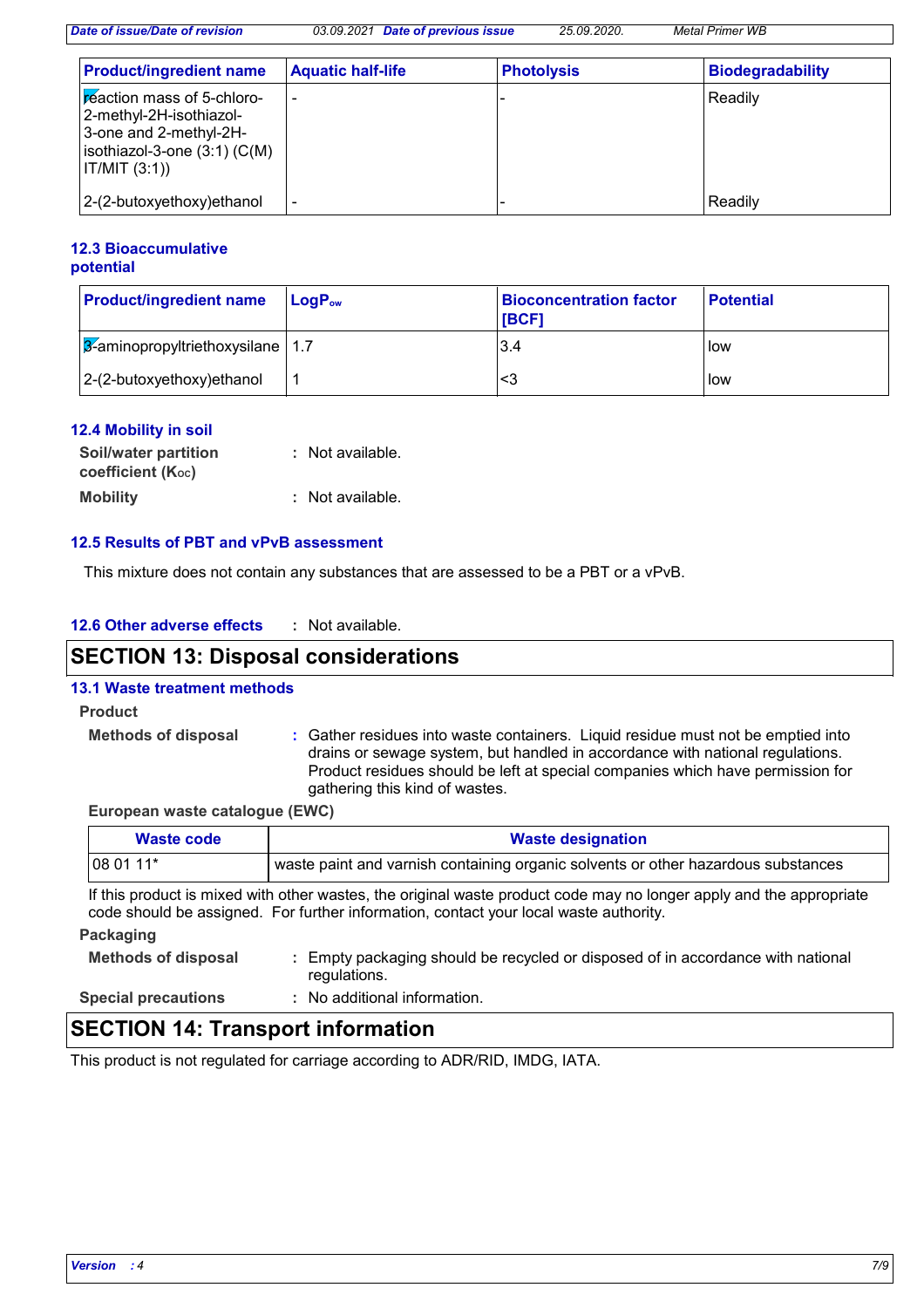*Date of issue/Date of revision 03.09.2021 Date of previous issue 25.09.2020. Metal Primer WB*

|                                           | <b>ADR/RID</b>           | <b>IMDG</b>    | <b>IATA</b>    |
|-------------------------------------------|--------------------------|----------------|----------------|
| 14.1 UN number                            | Not regulated.           | Not regulated. | Not regulated. |
| 14.2 UN proper<br>shipping name           | $\blacksquare$           | -              |                |
| <b>14.3 Transport</b><br>hazard class(es) | $\overline{\phantom{a}}$ | -              |                |
| 14.4 Packing<br>group                     | ٠                        | -              | ۰              |
| 14.5<br><b>Environmental</b><br>hazards   | No.                      | No.            | No.            |

**14.6 Special precautions for Transport within user's premises:** always transport in closed containers that are **: user** upright and secure. Ensure that persons transporting the product know what to do in the event of an accident or spillage.

| <b>14.7 Transport in bulk</b> | : Not available. |
|-------------------------------|------------------|
| according to IMO              |                  |
| <b>instruments</b>            |                  |

# **SECTION 15: Regulatory information**

| EU Regulation (EC) No. 1907/2006 (REACH)<br><b>Other EU regulations</b>        | 15.1 Safety, health and environmental regulations/legislation specific for the substance or mixture |
|--------------------------------------------------------------------------------|-----------------------------------------------------------------------------------------------------|
| <b>Europe inventory</b><br><b>Persistent Organic Pollutants</b><br>Not listed. | : At least one component is not listed.                                                             |
| <b>VOC Directive</b>                                                           | : This product is in scope of Directive 2004/42/CE.                                                 |
| <b>15.2 Chemical Safety</b><br><b>Assessment</b>                               | : This product contains substances for which Chemical Safety Assessments are still<br>reguired.     |

## **Assessment**

## **SECTION 16: Other information**

 $\nabla$  Indicates information that has changed from previously issued version.

| <b>Abbreviations and</b> | $:$ ATE = Acute Toxicity Estimate                                                                |
|--------------------------|--------------------------------------------------------------------------------------------------|
| acronyms                 | CLP = Classification, Labelling and Packaging Regulation [Regulation (EC) No.                    |
|                          | 1272/2008]                                                                                       |
|                          | DMEL = Derived Minimal Effect Level                                                              |
|                          | DNEL = Derived No Effect Level                                                                   |
|                          | EUH statement = CLP-specific Hazard statement                                                    |
|                          | PBT = Persistent, Bioaccumulative and Toxic                                                      |
|                          | PNEC = Predicted No Effect Concentration                                                         |
|                          | <b>RRN = REACH Registration Number</b>                                                           |
|                          | vPvB = Very Persistent and Very Bioaccumulative                                                  |
|                          | Recording the dealer the design of the conduction of Record of the <b>IRANNICA CONTAINING IN</b> |

**Procedure used to derive the classification according to Regulation (EC) No. 1272/2008 [CLP/GHS]**

**Classification Justification**

Not classified.